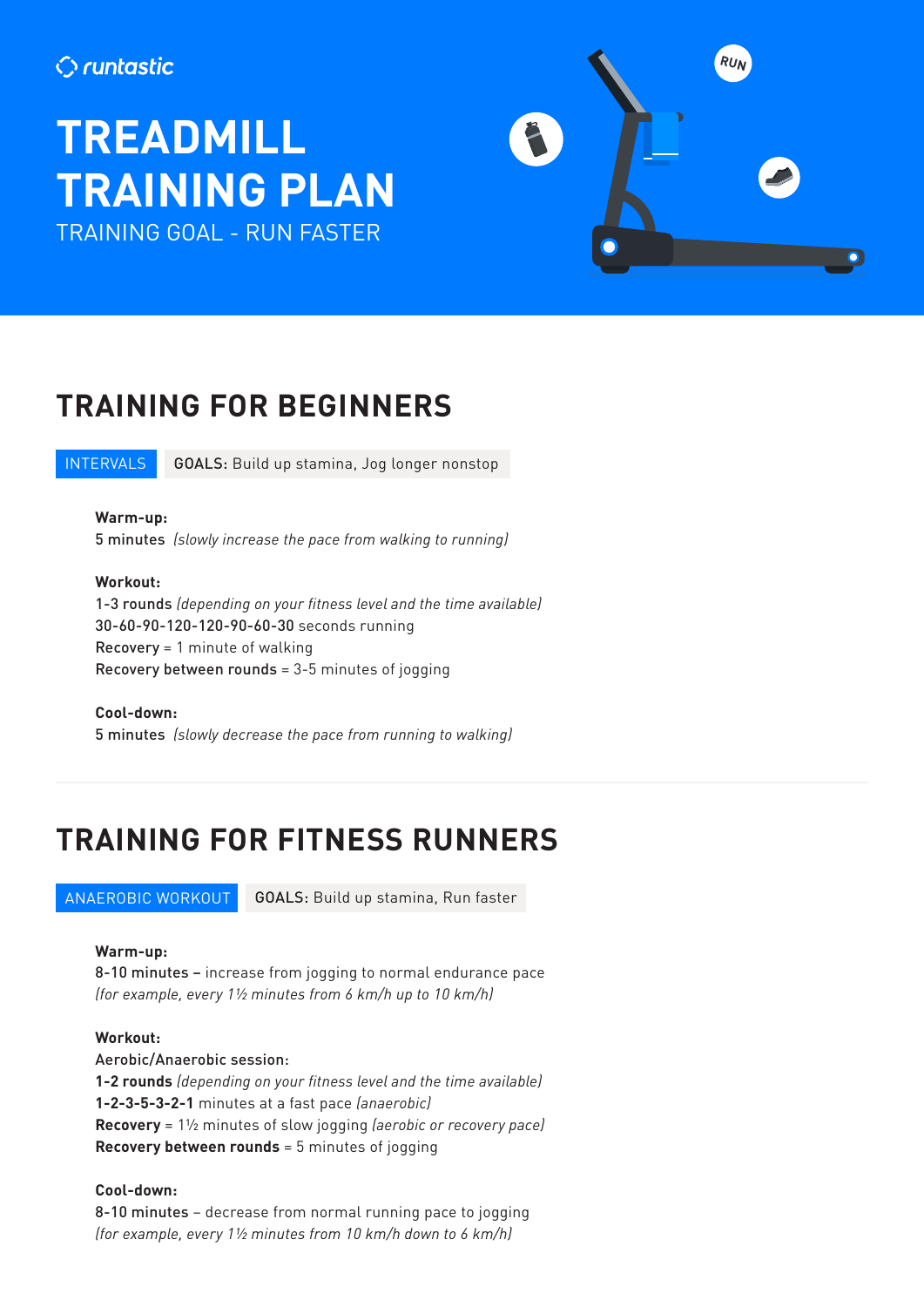### **TRAINING FOR FITNESS & COMPETITIVE RUNNERS**

**HILLS** GOALS: Build up strength, Run faster, Improve your technique

#### **Warm-up:**

10-15 minutes – increase from jogging to normal endurance pace *(for example, every 2 to 2½ minutes from 8 km/h up to 12 km/h)*

#### **Workout:**

#### Aerobic/Anaerobic session:

2-3 rounds *(depending on your fitness level and the time available)* 6-8 x 90-second intervals at a steep incline *(6 to 9% depending on your fitness level)*  Recovery = 1 minute of slow jogging Recovery between rounds = 5-8 minutes of jogging

#### **Cool-down:**

10 minutes – decrease from normal running pace to jogging *(for example, every 2 minutes from 12 km/h down to 8 km/h)*

### **TRAINING FOR FITNESS & COMPETITIVE RUNNERS**

UNDER/OVER INTERVALS GOALS: Run faster, Build up pace consistency

#### **Warm-up:**

5-8 minutes – increase from jogging to normal endurance pace *(for example, every 2 minutes from 8 km/h up to 12 km/h)* 5-8 minutes – increase from normal to fast endurance pace *(for example, every 1-2 minutes from 12 km/h up to 18 km/h)* 5 minutes recovery = slow jogging *(for example, 8 km/h)*

#### **Workout:**

Aerobic/Anaerobic session: under/over intervals 2-3 rounds, 9 minutes each *(depending on your fitness level and the time available)* Alternate between 2 minutes at high endurance pace + 1 minute at very fast endurance pace Recovery between rounds = 3-5 minutes of jogging

#### **Cool-down:**

8-10 minutes – decrease from normal running pace to jogging *(for example, every 1½ minutes from 10 km/h down to 6 km/h)*